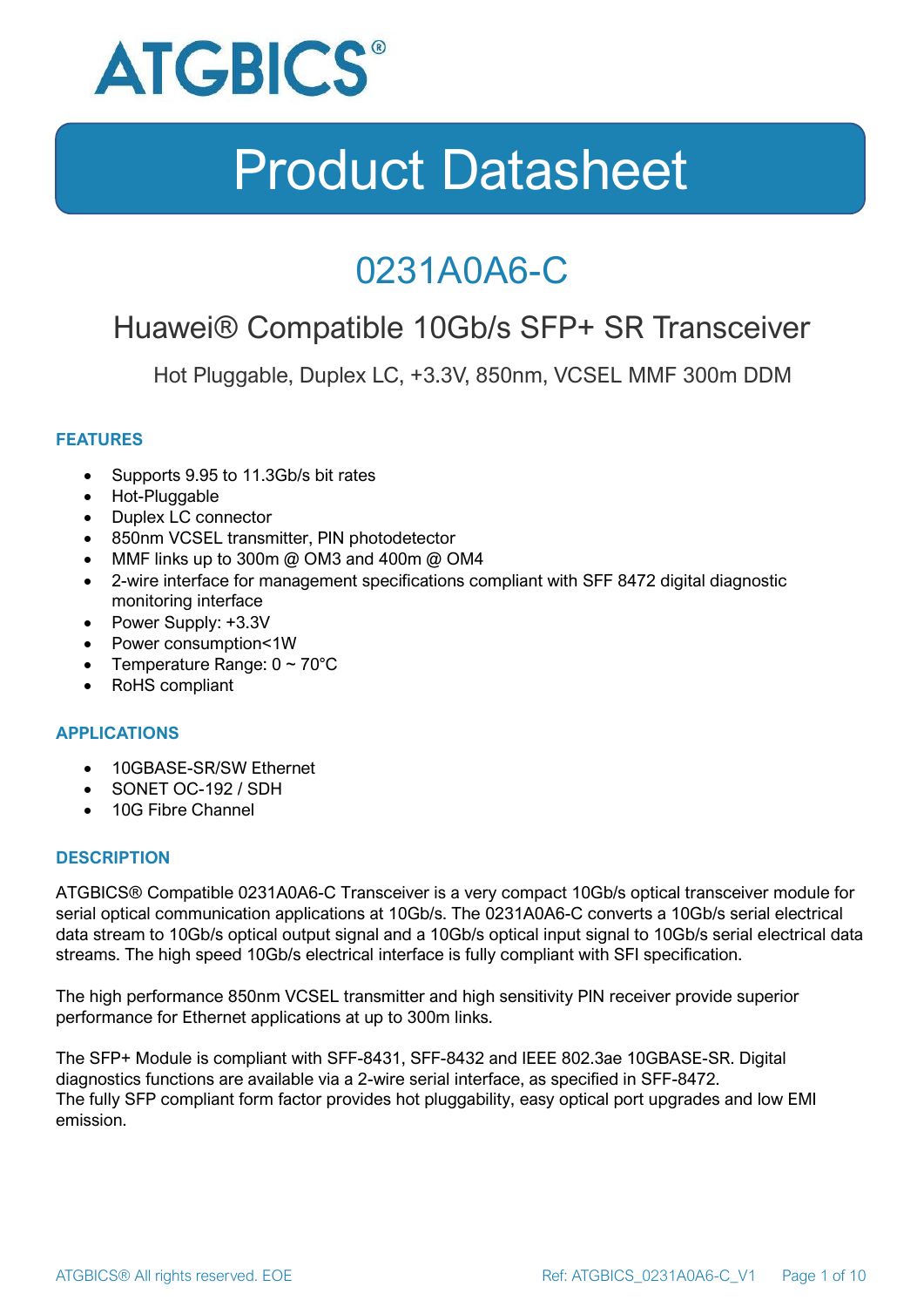

### **Absolute Maximum Ratings**

| <b>Parameter</b>                  | <b>Symbol</b> | Min.   | <b>Typical</b> | Max.  | <b>Unit</b> |
|-----------------------------------|---------------|--------|----------------|-------|-------------|
| <b>Storage Temperature</b>        | Ts            | $-40$  |                | $+85$ | $^{\circ}C$ |
| <b>Case Operating Temperature</b> | Tа            |        |                | 70    | °C          |
| <b>Maximum Supply Voltage</b>     | Vcc           | $-0.5$ |                | 4     |             |
| <b>Relative Humidity</b>          | RH            |        |                | 85    | %           |

### **Electrical Characteristics (T<sub>OP</sub> = 0 to 70 °C, VCC = 3.135 to 3.465 Volts)**

| <b>Parameter</b>                                                              | <b>Symbol</b>         | Min.   | <b>Typical</b> | Max.           | <b>Unit</b> | <b>Notes</b>   |
|-------------------------------------------------------------------------------|-----------------------|--------|----------------|----------------|-------------|----------------|
| <b>Supply Voltage</b>                                                         | V <sub>cc</sub>       | 3.135  |                | 3.465          | $\vee$      |                |
| <b>Supply Current</b>                                                         | <b>Icc</b>            |        |                | 250            | mA          |                |
| <b>Power Consumption</b>                                                      | P                     |        |                | 1              | W           |                |
| <b>Transmitter Section:</b>                                                   |                       |        |                |                |             |                |
| Input differential impedance                                                  | $R_{in}$              |        | 100            |                | Ω           | 1              |
| <b>Tx Input Single Ended DC Voltage</b><br><b>Tolerance (Ref VeeT)</b>        | $\vee$                | $-0.3$ |                | $\overline{4}$ | $\vee$      |                |
| Differential input voltage swing                                              | Vin, pp               | 180    |                | 700            | mV          | $\overline{2}$ |
| <b>Transmit Disable Voltage</b>                                               | $V_D$                 | 2      |                | <b>Vcc</b>     | $\vee$      | 3              |
| <b>Transmit Enable Voltage</b>                                                | $V_{EN}$              | Vee    |                | $Vee+0.8$      | $\vee$      |                |
| <b>Receiver Section:</b>                                                      |                       |        |                |                |             |                |
| <b>Single</b><br><b>Ended</b><br>Output<br><b>Voltage</b><br><b>Tolerance</b> | $\vee$                | $-0.3$ |                | $\overline{4}$ | $\vee$      |                |
| <b>Rx Output Diff Voltage</b>                                                 | Vo                    | 300    |                | 850            | mV          |                |
| <b>Rx Output Rise and Fall Time</b>                                           | Tr/Tf                 | 30     |                |                | ps          | $\overline{4}$ |
| <b>LOS Fault</b>                                                              | VLOS fault            | 2      |                | <b>VCCHOST</b> | V           | 5              |
| <b>LOS Normal</b>                                                             | V <sub>LOS</sub> norm | Vee    |                | $Vee+0.8$      | $\vee$      | 5              |

Notes:

- 1. Connected directly to TX data input pins. AC coupling from pins into laser driver IC.
- 2. Per SFF-8431 Rev 3.0
- 3. Into 100 ohms differential termination.
- 4. 20%~80%
- 5. LOS is an open collector output. Should be pulled up with 4.7k 10kΩ on the host board. Normal operation is logic 0; loss of signal is logic 1. Maximum pull-up voltage is 5.5V.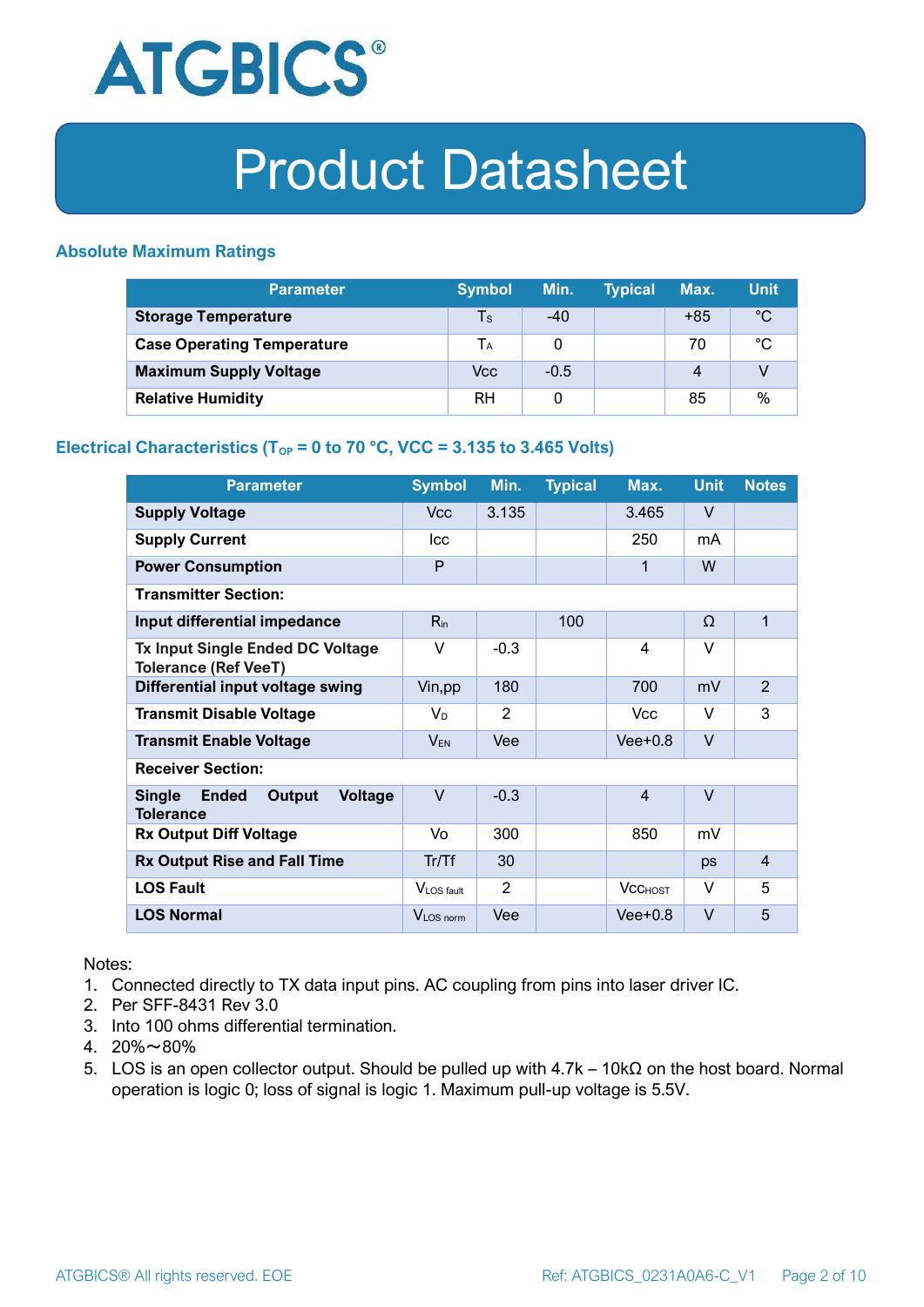

### **Optical Parameters** ( $T_{OP} = 0$  to 70°C, VCC = 3.135 to 3.465 Volts)

| <b>Parameter</b>                                          | <b>Symbol</b>    | Min.        | <b>Typical</b> | Max.           | <b>Unit</b>     | <b>Notes</b>   |
|-----------------------------------------------------------|------------------|-------------|----------------|----------------|-----------------|----------------|
| <b>Transmitter Section:</b>                               |                  |             |                |                |                 |                |
| <b>Center Wavelength</b>                                  | λt               | 840         | 850            | 860            | nm              |                |
| <b>RMS spectral width</b>                                 | $\lambda_{RMS}$  |             |                | $\overline{4}$ | nm              |                |
| <b>Average Optical Power</b>                              | Pavg             | $-7.3$      |                | $-1$           | dBm             | 1              |
| <b>Optical Power OMA</b>                                  | Poma             |             | $-1.5$         |                | dBm             |                |
| <b>Laser Off Power</b>                                    | Poff             |             |                | $-30$          | dBm             |                |
| <b>Extinction Ratio</b>                                   | <b>ER</b>        | 3.5         |                |                | dB              |                |
| <b>Transmitter</b><br><b>Dispersion</b><br><b>Penalty</b> | <b>TDP</b>       |             |                | 3.9            | dB              | $\overline{2}$ |
| <b>Relative Intensity Noise</b>                           | <b>Rin</b>       |             |                | $-128$         | dB/Hz           | 3              |
| <b>Optical</b><br>Return<br>Loss<br><b>Tolerance</b>      |                  | 20          |                |                | dB              |                |
| <b>Receiver Section:</b>                                  |                  |             |                |                |                 |                |
| <b>Center Wavelength</b>                                  | λr               | 840         |                | 860            | nm              |                |
| <b>Receiver Sensitivity (OMA)</b>                         | Sen              |             |                | $-11.1$        | d <sub>Bm</sub> | $\overline{4}$ |
| <b>Stressed Sensitivity (OMA)</b>                         | $Sens_{T}$       |             |                | $-7.5$         | dB <sub>m</sub> | 4              |
| <b>Los Assert</b>                                         | <b>LOSA</b>      | $-30$       |                |                | d <sub>Bm</sub> |                |
| <b>Los Dessert</b>                                        | LOS <sub>D</sub> |             |                | $-12$          | dBm             |                |
| <b>Los Hysteresis</b>                                     | LOS <sub>H</sub> | 0.5         |                |                | dB              |                |
| <b>Overload</b>                                           | Sat              | $\mathbf 0$ |                |                | dBm             | 5              |
| <b>Receiver Reflectance</b>                               | <b>Rrx</b>       |             |                | $-12$          | dB              |                |

Notes:

- 1. Average power figures are informative only, per IEEE802.3ae.
- 2. TWDP figure requires the host board to be SFF-8431 compliant. TWDP is calculated using the Matlab code provided in clause 68.6.6.2 of IEEE802.3ae.
- 3. 12dB reflection.
- 4. Conditions of stressed receiver tests per IEEE802.3ae. CSRS testing requires the host board to be SFF-8431 compliant.
- 5. Receiver overload specified in OMA and under the worst comprehensive stressed condition.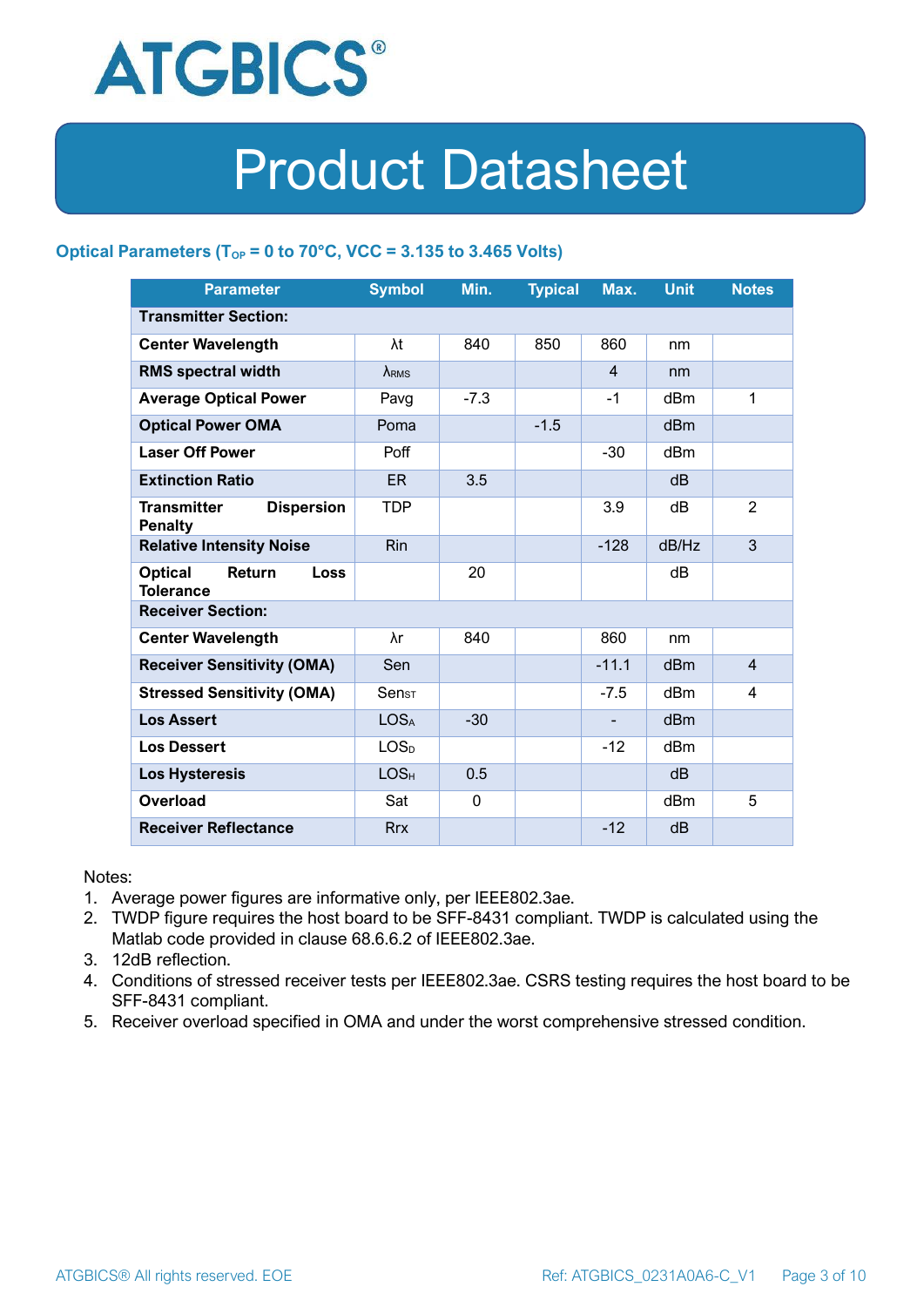

### **Timing Characteristics**

| <b>Parameter</b>                                             | <b>Symbol</b>           | Min. | <b>Typical</b> | Max. | <b>Unit</b> |
|--------------------------------------------------------------|-------------------------|------|----------------|------|-------------|
| <b>TX Disable Assert Time</b>                                | t off                   |      |                | 10   | <b>US</b>   |
| <b>TX_Disable Negate Time</b>                                | t_on                    |      |                | 1    | ms          |
| Initialize Include<br>Reset of<br>Time to<br><b>TX FAULT</b> | t int                   |      |                | 300  | ms          |
| <b>TX FAULT from Fault to Assertion</b>                      | t fault                 |      |                | 100  | <b>us</b>   |
| <b>TX Disable Time to Start Reset</b>                        | t reset                 | 10   |                |      | <b>US</b>   |
| <b>Receiver Loss of Signal Assert Time</b>                   | T <sub>A</sub> , RX LOS |      |                | 100  | <b>us</b>   |
| <b>Receiver Loss of Signal Deassert Time</b>                 | $T_d, RX$ LOS           |      |                | 100  | <b>US</b>   |
| <b>Rate-Select Change Time</b>                               | t ratesel               |      |                | 10   | <b>us</b>   |
| <b>Serial ID Clock Time</b>                                  | t serial-<br>clock      |      |                | 100  | kHz         |

### **Pin Assignment**

Diagram of Host Board Connector Block Pin Numbers and Name

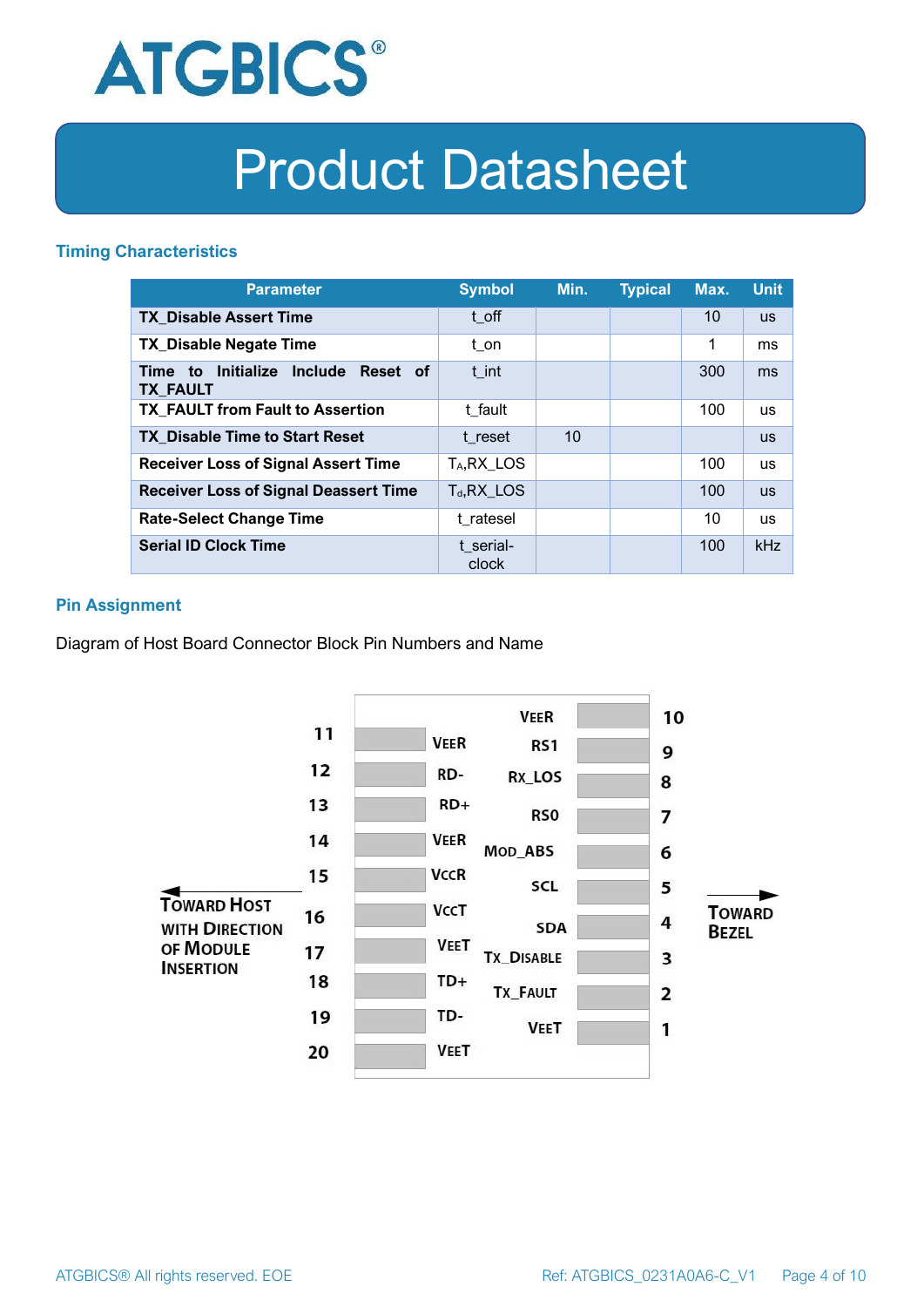

### **Pin Function Definitions**

| <b>PIN No</b>  | <b>Name</b>                 | <b>Function</b>                                                                                                                       | <b>Notes</b>   |
|----------------|-----------------------------|---------------------------------------------------------------------------------------------------------------------------------------|----------------|
| 1              | VeeT                        | Module transmitter ground                                                                                                             | $\mathbf 1$    |
| $\mathbf{2}$   | <b>Tx Fault</b>             | Module transmitter fault                                                                                                              | 2              |
| $\overline{3}$ | <b>Tx</b><br><b>Disable</b> | Transmitter Disable; Turns off transmitter laser output                                                                               | 3              |
| 4              | <b>SDL</b>                  | 2 wire serial interface data input/output (SDA)                                                                                       |                |
| 5              | <b>SCL</b>                  | 2 wire serial interface clock input (SCL)                                                                                             |                |
| 6              | MOD-<br><b>ABS</b>          | Module Absent, connect to VeeR or VeeT in the module                                                                                  | $\overline{2}$ |
| $\overline{7}$ | RS <sub>0</sub>             | Rate select0, optionally control SFP+ receiver. When high,<br>input data rate >4.5Gb/ s; when low, input data rate<br>$\leq$ =4.5Gb/s |                |
| 8              | <b>LOS</b>                  | Receiver Loss of Signal Indication                                                                                                    | 4              |
| 9              | RS <sub>1</sub>             | Rate select0, optionally control SFP+ transmitter. When<br>high, input data rate >4.5Gb/s; when low, input data rate<br>$<=4.5Gb/s$   |                |
| 10             | <b>VeeR</b>                 | Module receiver ground                                                                                                                | 1              |
| 11             | <b>VeeR</b>                 | Module receiver ground                                                                                                                | 1              |
| 12             | RD-                         | Receiver inverted data out put                                                                                                        |                |
| 13             | $RD+$                       | Receiver non-inverted data out put                                                                                                    |                |
| 14             | VeeR                        | Module receiver ground                                                                                                                | 1              |
| 15             | <b>VccR</b>                 | Module receiver 3.3V supply                                                                                                           |                |
| 16             | VccT                        | Module transmitter 3.3V supply                                                                                                        |                |
| 17             | VeeT                        | Module transmitter ground                                                                                                             | $\mathbf{1}$   |
| 18             | $TD+$                       | Transmitter inverted data out put                                                                                                     |                |
| 19             | TD-                         | Transmitter non-inverted data out put                                                                                                 |                |
| 20             | VeeT                        | Module transmitter ground                                                                                                             | 1              |

Notes:

- 1. The module ground pins are isolated from the module case.
- 2. This pin is an open collector/drain output pin and is pulled up with 4.7K-10Kohms to Host\_Vcc on the host board.
- 3. This pin is pulled up with 4.7K-10Kohms to VccT in the module.
- 4. This pin is an open collector/drain output pin and is pulled up with 4.7K-10Kohms to Host Vcc on the host board.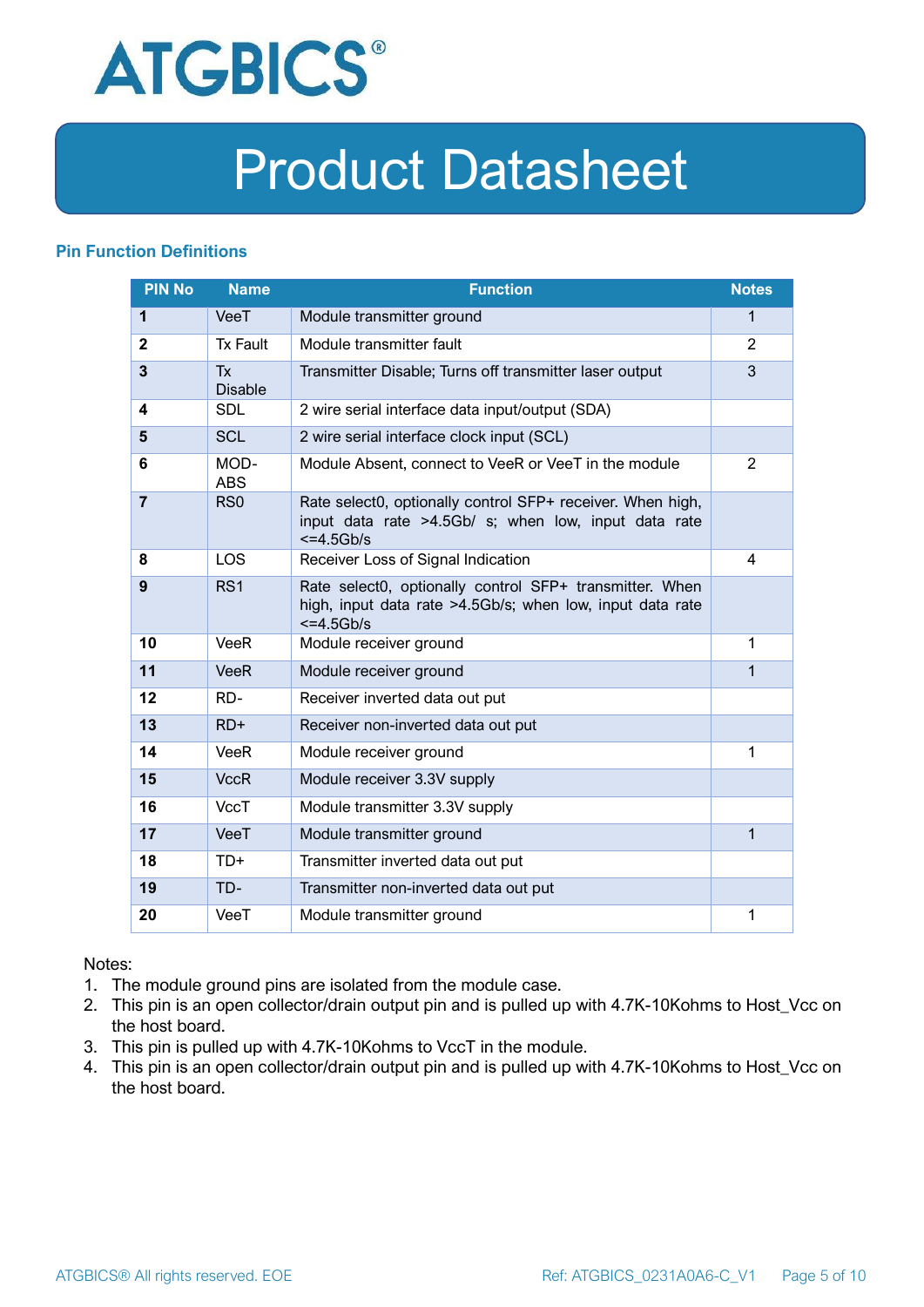

#### **SFP Module EEPROM Information and Management**

The SFP modules implement the 2-wire serial communication protocol as defined in the SFP -8472. The serial ID information of the SFP modules and Digital Diagnostic Monitor parameters can be accessed through the I <sup>2</sup>C interface at address A0h and A2h. The memory is mapped in Table 1. Detailed ID information (A0h) is listed in Table 2. And the DDM specification at address A2h. For more details of the memory map and byte definitions, please refer to the SFF-8472, "Digital Diagnostic Monitoring Interface for Optical Transceivers". The DDM parameters have been internally calibrated.

#### Table 1 - Digital Diagnostic Memory Map (Specific Data Field Descriptions)

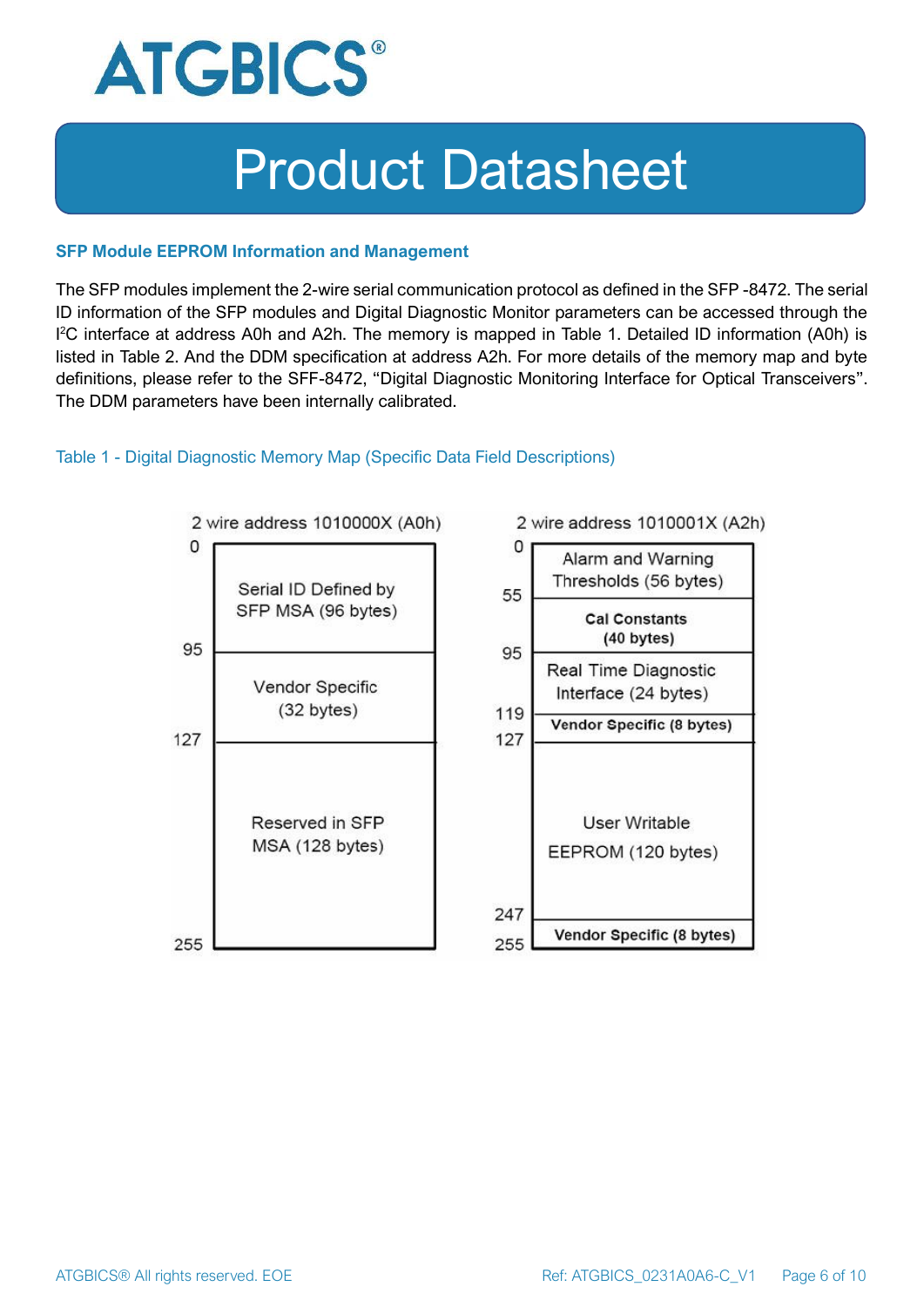

### Table 2 - EEPROM Serial ID Memory Contents (A0h)

| <b>Data</b><br><b>Address</b> | Length<br>(Byte)                 | <b>Name of</b><br>Length | <b>Description and Contents</b>                                                                                                   |
|-------------------------------|----------------------------------|--------------------------|-----------------------------------------------------------------------------------------------------------------------------------|
| <b>Base ID Fields</b>         |                                  |                          |                                                                                                                                   |
| $\mathbf 0$                   | 1                                | Identifier               | Type of Serial transceiver (03h=SFP)                                                                                              |
| 1                             | $\mathbf{1}$                     | Reserved                 | Extended identifier of type serial transceiver<br>(04h)                                                                           |
| $\mathbf{2}$                  | 1                                | Connector                | Code of optical connector type (07=LC)                                                                                            |
| $3 - 10$                      | 8                                | Transceiver              | 10G Base-SR                                                                                                                       |
| 11                            | 1                                | Encoding                 | 64B/66B                                                                                                                           |
| 12                            | $\mathbf{1}$                     | BR, Nominal              | Nominal baud rate, unit of 100Mbps                                                                                                |
| $13 - 14$                     | 2                                | Reserved                 | (0000h)                                                                                                                           |
| 15                            | $\mathbf{1}$                     | Length(9um)              | Link length supported for 9/125um fibre, units of<br>100 <sub>m</sub>                                                             |
| 16                            | $\mathbf{1}$                     | Length(50um)             | Link length supported for 50/125um fibre, units<br>of 10m                                                                         |
| 17                            | $\mathbf{1}$                     | Length(62.5um)           | Link length supported for 62.5/125um fibre,<br>units of 10m                                                                       |
| 18                            | $\mathbf{1}$                     | Length(Copper)           | Link length supported for copper, units of meters                                                                                 |
| 19                            | $\mathbf{1}$                     | Reserved                 |                                                                                                                                   |
| 20-35                         | 16                               | <b>Vendor Name</b>       | SFP vendor name: ATGBICS                                                                                                          |
| 36                            | $\mathbf{1}$                     | Reserved                 |                                                                                                                                   |
| 37-39                         | 3                                | Vendor OUI               | SFP transceiver vendor OUI ID                                                                                                     |
| 40-55                         | 16                               | Vendor PN                | Part Number: "0231A0A6-C" (ASCII)                                                                                                 |
| 56-59                         | 4                                | Vendor rev               | Revision level for part number                                                                                                    |
| 60-62                         | 3                                | Reserved                 |                                                                                                                                   |
| 63                            | 1                                | <b>CCID</b>              | Least significant byte of sum of data in address<br>$0 - 62$                                                                      |
| <b>Extended ID Fields</b>     |                                  |                          |                                                                                                                                   |
| 64-65                         | $\overline{2}$                   | Option                   | Indicates which<br>optical<br><b>SFP</b><br>signals<br>are<br>implemented<br>(001Ah = LOS, TX_FAULT, TX_DISABLE all<br>supported) |
| 66                            | $\mathbf{1}$                     | BR, max                  | Upper bit rate margin, units of %                                                                                                 |
| 67                            | 1                                | BR, min                  | Lower bit rate margin, units of %                                                                                                 |
| 68-83                         | 16                               | Vendor SN                | Serial number (ASCII)                                                                                                             |
| 84-91                         | 8                                | Date code                | OEM's Manufacturing date code                                                                                                     |
| 92-94                         | 3                                | Reserved                 |                                                                                                                                   |
| 95                            | 1                                | <b>CCEX</b>              | code for the<br>Fields<br>Check<br>extended<br>ID<br>(addresses 64 to 94)                                                         |
|                               | <b>Vendor Specific ID Fields</b> |                          |                                                                                                                                   |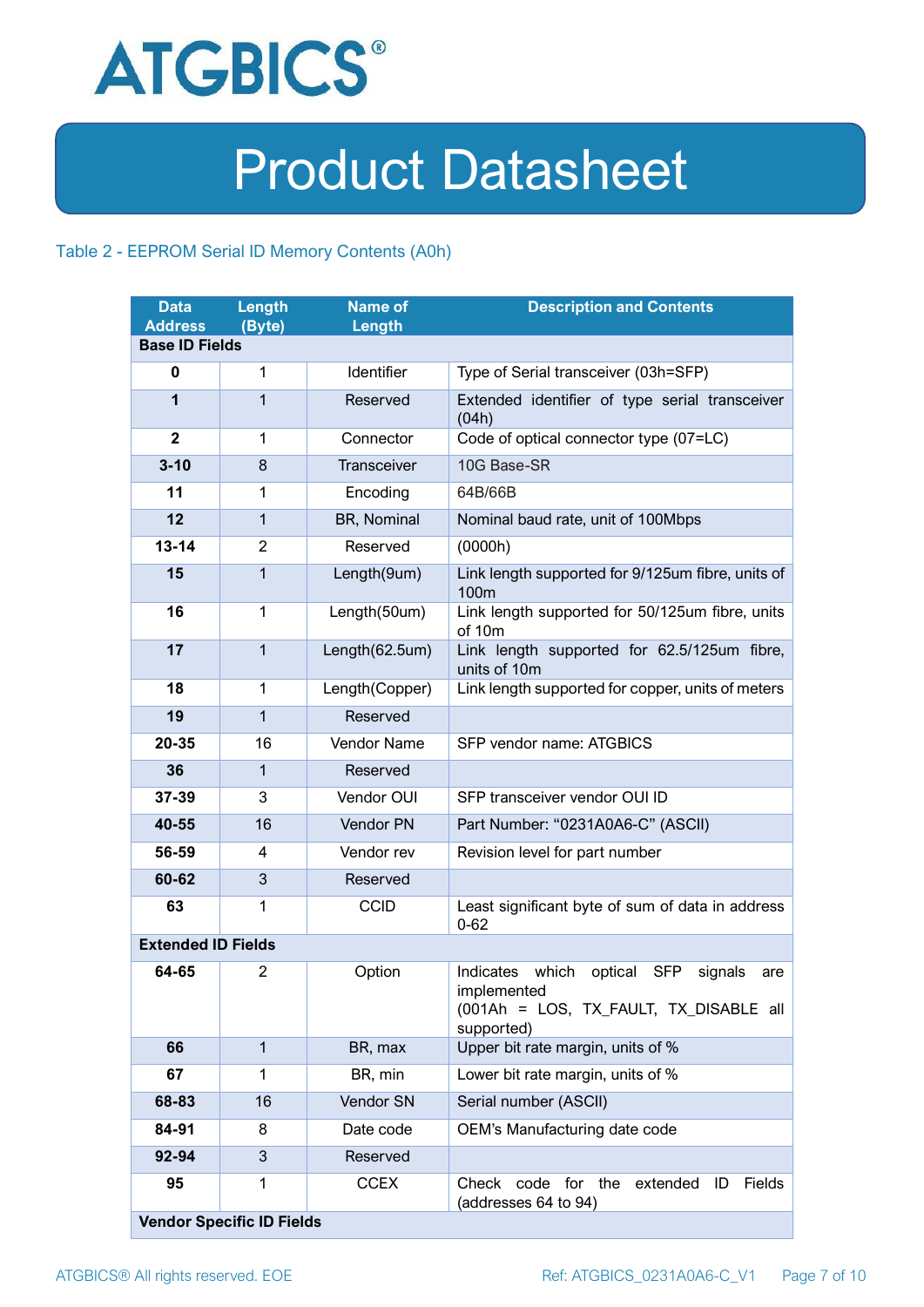

| 96-127      | ററ  | Readable | OEM specific date, read only |
|-------------|-----|----------|------------------------------|
| $128 - 255$ | 128 | Reserved | Reserved for SFF-8079        |

#### **Digital Diagnostic Monitor Characteristics**

| <b>Data</b><br><b>Address</b> | <b>Parameter</b>                        | <b>Accuracy</b> | <b>Unit</b> |
|-------------------------------|-----------------------------------------|-----------------|-------------|
| 96-97                         | <b>Transceiver Internal Temperature</b> | ±3.0            | $^{\circ}C$ |
| 98-99                         | VCC3 Internal Supply Voltage            | ±3.0            | $\%$        |
| 100-101                       | Laser Bias Current                      | ±10             | $\%$        |
| 102-103                       | <b>Tx Output Power</b>                  | ±3.0            | dBm         |
| 104-105                       | <b>Rx Input Power</b>                   | ±3.0            | dBm         |

#### **Regulatory Compliance**

The 0231A0A6-C complies with international Electromagnetic Compatibility (EMC) and international safety requirements and standards (see details in Table following).

| Electrostatic Discharge<br>(ESD) to the Electrical Pins                                      | MIL-STD-883E<br>Method 3015.7                                                   | Class 1(>1000 V)                          |
|----------------------------------------------------------------------------------------------|---------------------------------------------------------------------------------|-------------------------------------------|
| <b>Electrostatic</b><br>Discharge<br>(ESD)<br>LC<br>the<br><b>Duplex</b><br>to<br>Receptacle | IEC 61000-4-2<br><b>GR-1089-CORE</b>                                            | Compatible with standards                 |
| Electromagnetic<br>Interference (EMI)                                                        | FCC Part 15 Class B<br>EN55022 Class B (CISPR 22B)<br><b>VCCI Class B</b>       | Compatible with standards                 |
| Laser Eye Safety                                                                             | 1040.10<br>21CFR<br><b>FDA</b><br>and<br>1040.11<br>EN60950, EN (IEC) 60825-1,2 | Compatible with Class 1 laser<br>product. |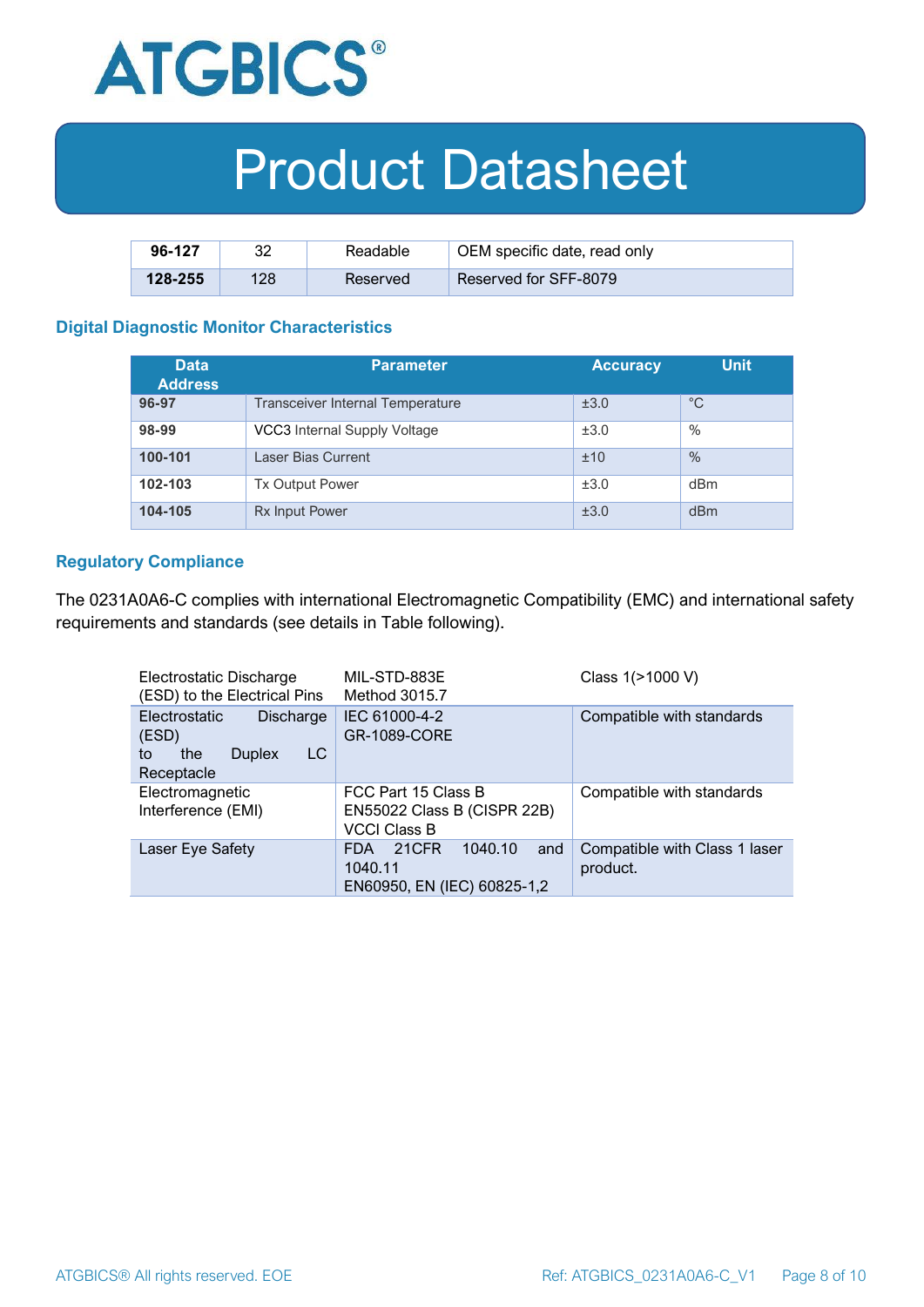

### **Recommended Circuit**



#### **Recommended Host Board Power Supply Circuit**



#### **Recommended High-speed Interface Circuit**